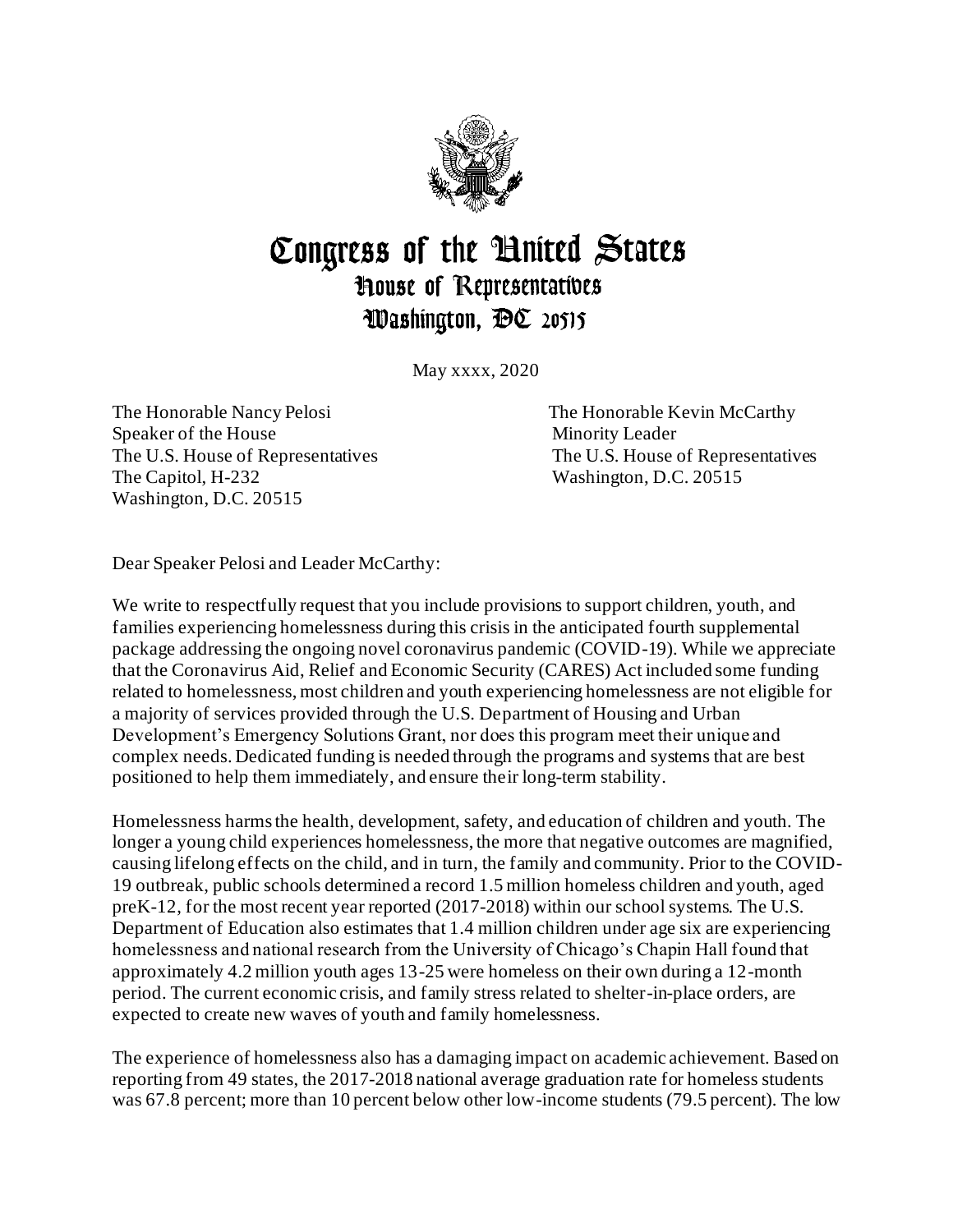graduation rate of homeless students is of particular concern because lack of a high school degree or GED is the single greatest risk factor for homelessness as a young adult. Finally, homeless youth and young adults are at great risk of victimization and assault. Recent data from the National Human Trafficking Hotline shows that being a homeless youth and living in unstable housing are two of the top risk factors for human trafficking.

Now more than ever, these children and youth need our attention. The coronavirus outbreak has created even more barriers to their survival, and to accessing the programs and services they need to regain their footing. We urgently request the following:

- At least \$300 million for the Runaway and Homeless Youth Act (RHYA) program, administered by the U.S. Department of Health and Human Services, has 45 years of expertise in holistically preventing and serving young people experiencing homelessness by building relationships with youth, meeting their immediate needs, providing short and long-term residential services, and conducting prevention and outreach efforts to move youth out of homelessness. Of this amount, \$150 million will be disbursed to existing RHYA grantees and the remaining funds will be used to expand services through new grants.
- At least \$500 million for the McKinney-Vento Act's Education for Homeless Children and Youth (EHCY) program, administered by the U.S. Department of Education and reauthorized by the Every Student Succeeds Act, removes barriers to school enrollment, attendance, and success caused by homelessness. Under the law, every local educational agency must designate a local liaison to ensure the identification of homeless children and youth, as well as school access, stability, and coordination of services. School closures have been devastating for homeless children and youth; they have lost one of the safest and most stable places in their lives. In considering this request, it is noteworthy that Congress has provided supplemental support through the EHCY program in the past, both in response to the recession in 2008, as well as three different disaster-related spending bills.
- At least \$2 million for an online curriculum that will train parents, teachers, and students how to recognize the indicators of trafficking. This is needed now when students are spending even more time online with their peers.
- At least \$25 million in supplemental funding for existing Department of Health and Human Services (HHS) trafficking grantees to provide direct survivor support and operate the National Human Trafficking Hotline.
- At least \$2 billion for a Family Stabilization Fund to provide flexible funding for community organizations to meet the unique needs of children, youth, and families experiencing homelessness. This funding would allow youth- and family-serving agencies to provide immediate support to children, youth, and families, no matter where they happen to be staying – including those who are ineligible for HUD homeless assistance because they do not met HUD's narrow definition of homelessness. Providing housing-related and other services to children, youth and families experiencing homelessness as early as possible will reduce transmission of COVID-19, and mitigate compounding trauma and negative lifelong impacts of homelessness.